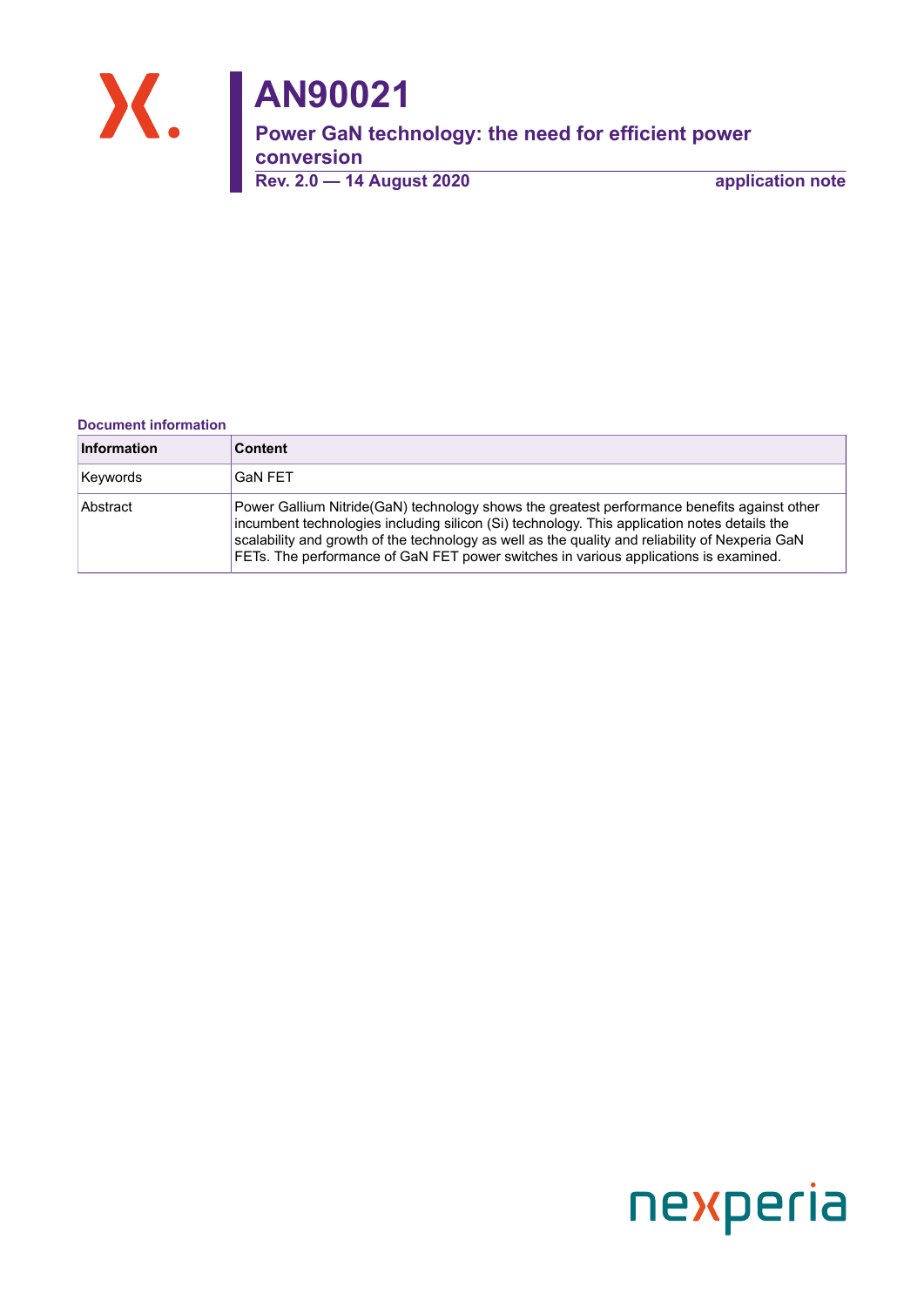### <span id="page-1-0"></span>**1. Introduction**

The biggest motivation and driver for semiconductor power device innovation is improved efficiency in power conversion. Power Gallium Nitride (GaN) technology shows the greatest performance benefits against other incumbent technologies, including silicon (Si) technology. A reduction in power losses is the key challenge industries are facing. Pressure from society and government legislation for reduced  $CO<sub>2</sub>$  emission are all trending towards more efficient power conversion and electrification.

Automotive electrification, telecom infrastructure, server storage and industrial automation using power electronics are the biggest trends in the technology sector. GaN field-effect transistors (FETs) can enable us to achieve the best efficiency with lower system costs while making the system lighter, smaller and cooler. Specifically, electrification in the automotive sector can be the biggest beneficiary of this new power GaN FET technology.

To make all-electric vehicles (xEVs) a real replacement for vehicles that have fossil-fuelled internal combustion engines, efficient power conversion is key. There are many challenges, such as range anxiety, harmful emissions, power losses, heat dissipation, cooling systems, system weight and power densities. On this journey, industry is working in many ways to address these major issues to reduce range anxiety and harmful emissions. These are integral parts to make the xEV platforms a commercial and social reality.

Application areas in which there is a drive for significant improvement include:

- Improved more efficient power conversion
	- AC-to-DC onboard charging
	- DC-to-DC power conversion
	- DC-to-AC inverter to drive the traction motors
	- Improved power density
	- Simpler driver and control scheme
- Improved traction motors
	- Improved efficiency
	- Better torque and power
	- Lower losses
	- Higher dV/dt handling
- Improved batteries, storage and battery management systems

Efficient power conversion helps significantly in many ways. An example is a 200 kW inverter with 95% efficiency versus 99% efficiency. The reduction in power loss at full load is from 10 kW to 2 kW, about one-fifth, meaning a significant decrease in the size and rating of the cooling system. Not only is the loss 8 kW lower, (which can be effective used for traction power), but the smaller cooling system can also help with reducing the cooling energy consumption and with size and weight. Hence, a longer range or smaller battery can be achieved.

This highlights the importance of achieving very high efficiencies. Power GaN FETs based on GaN on Si epitaxy (epi) help significantly in this area, not only by offering higher efficiency but also the most desirable scalability for growth to support the xEV growth ambitions. The simple Si fabrication (fab) process steps also allow the best cost roadmap for commercial viability. Power GaN technology currently serves with 650 V products for 400 V battery voltage and can serve up to 800 V battery systems with up to 1,200 V power GaN devices. The power range can be up to 300 kW.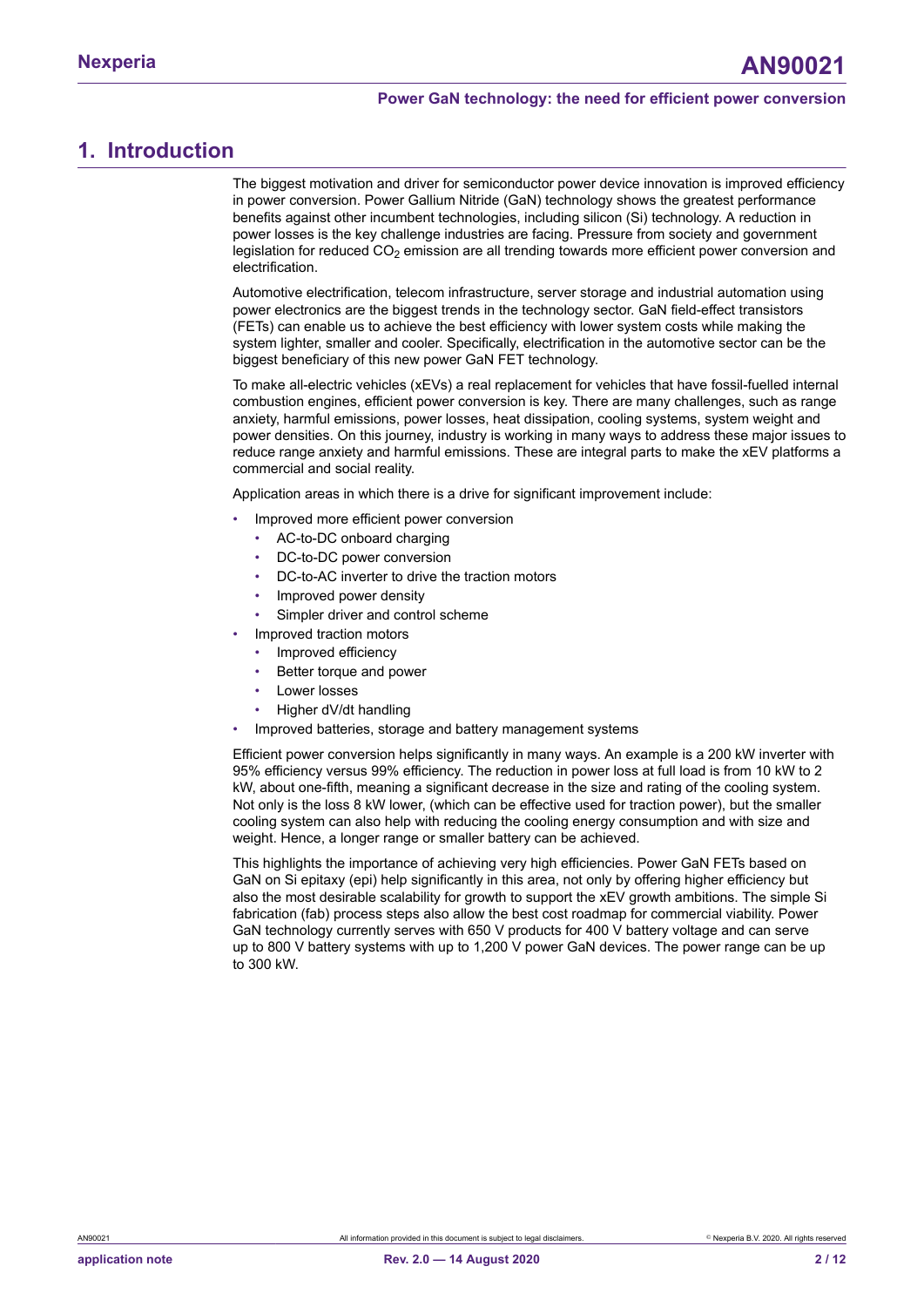### <span id="page-2-1"></span>**2. Power GaN FET switches**

High-voltage (HV) power semiconductor switches are the fundamental building blocks of any power conversion. Si-based insulated-gate bipolar transistors (IGBTs) are currently dominating this market with significant maturity in the absence of any better alternatives. The improvement of Si IGBTs and combining them with silicon carbide (SiC) diodes helps to achieve incremental higher efficiencies, but has a limit on how much further improvement is possible. Si IGBTs are fundamentally limited in frequency of operation, speed and poor high-temperature performance along with poor lowcurrent characteristics. Si super-junction (SJ) technology is dominating power conversion at higher frequencies like AC-to-DC power factor correction (PFC) and DC-to-DC power conversion. To achieve higher efficiency, these devices are fundamentally limited to size and cost due to their inherent material limitation for high-frequency operation. These limitations can be summarised by switching crossover losses, conduction, and reverse recovery losses.

In contrast however, wide band-gap (WBG) materials like GaN and SiC, as summarized in [Table](#page-2-0) [1](#page-2-0) are free from reverse recovery loss and can offer very low switching cross-over losses (due to very fast turn on and off characteristics) and lower conduction losses. WBG materials with a higher critical electric field and higher mobility together give the lowest drain source on-state resistance  $(R_{DSon})$  for higher voltages and a significantly better switching figure of merit. The WBG devices beginning to enter the market show significant promise and remove many of the limitations naturally imposed by Si IGBT and Si SJ devices. Some of the difficult switched-application topologies where Si SJ FETs cannot be used due to diode reverse recovery can easily use power GaN FETs and take full advantage of the reduced component counts and higher efficiency with simpler control schemes. The faster switching speeds and higher frequencies of operation enabled by GaN power transistors help improve signal control, higher cutoff frequencies for passive filter designs, and lower ripple currents, allowing for smaller inductors, capacitors, and transformers. Consequently, the compact and smaller system solution offers cost savings.

| <b>Material</b> | (eV) | <b>Band Gap Critical Electric</b><br>Field $E_c$<br>(MV/cm) | <b>Electron</b><br>mobility $\mu_0$<br>$(cm^2/Vs)$ | <b>Thermal</b><br>conductivity<br>(W/cmK) | <b>Saturation velocity</b><br>(cm/s) |
|-----------------|------|-------------------------------------------------------------|----------------------------------------------------|-------------------------------------------|--------------------------------------|
| GaN             | 3.4  | 3.5                                                         | 2.000                                              | 1.3                                       | $2.5 \times 10'$                     |
| <b>SiC</b>      | 3.3  | 2.2                                                         | 950                                                | 3.7                                       | $2 \times 10^{7}$                    |
| Si              | 1.12 | 0.23                                                        | 1,400                                              | 1.5                                       | $1 \times 10^{7}$                    |

#### <span id="page-2-0"></span>**Table 1. Material properties**

There are two main options for current power GaN FETs: enhancement mode (E-mode) or single die normally off devices and depletion mode (D-mode) or two-die normally off devices. The stability and leakage currents of the E-mode gates are of concern but the two-die normally off or cascode configuration currently offers peace of mind as driving these FETs is simple and robust. The Emode device drive is complex, especially for HV, high-power applications. For these applications, to avoid gate bounce and harmful shoot-through situations, it is necessary to have a high gate threshold voltage and stable gate drive without worrying about overdrive, which currently is not achievable with existing E-mode technologies. For operations up to 1 MHz switching frequency, cascode GaN FETs are best suited, although current HV power-conversion frequencies are around only 300 kHz and traction inverter frequencies are still below 40 kHz. The GaN on Si two-die normally off configuration allows significant design flexibility. Nexperia GaN FET offers a ±20 V gate rating with an oxide/insulator gate, 4 V gate threshold voltage with 0 V turn off, and low gate charge. Hence, simple Si drivers are suitable for use with these devices and for  $0 - 8$ , 10, or 12 V, any gate drive can be used. In contrast, the SiC technology generally requires at least 15 V, a very-high-current driver with a negative gate drive capability to turn off the device adds costs for the driver and increased driver and switching losses. Nexperia GaN also brings a very good antiparallel diode built-in that helps with the robust freewheeling conduction path. The cascode version offers significant freedom to make the gate structure have the same robustness that automotive customers are used to. This is valid for both Si FET and the GaN high electron mobility transistor (HEMT) with insulated gates.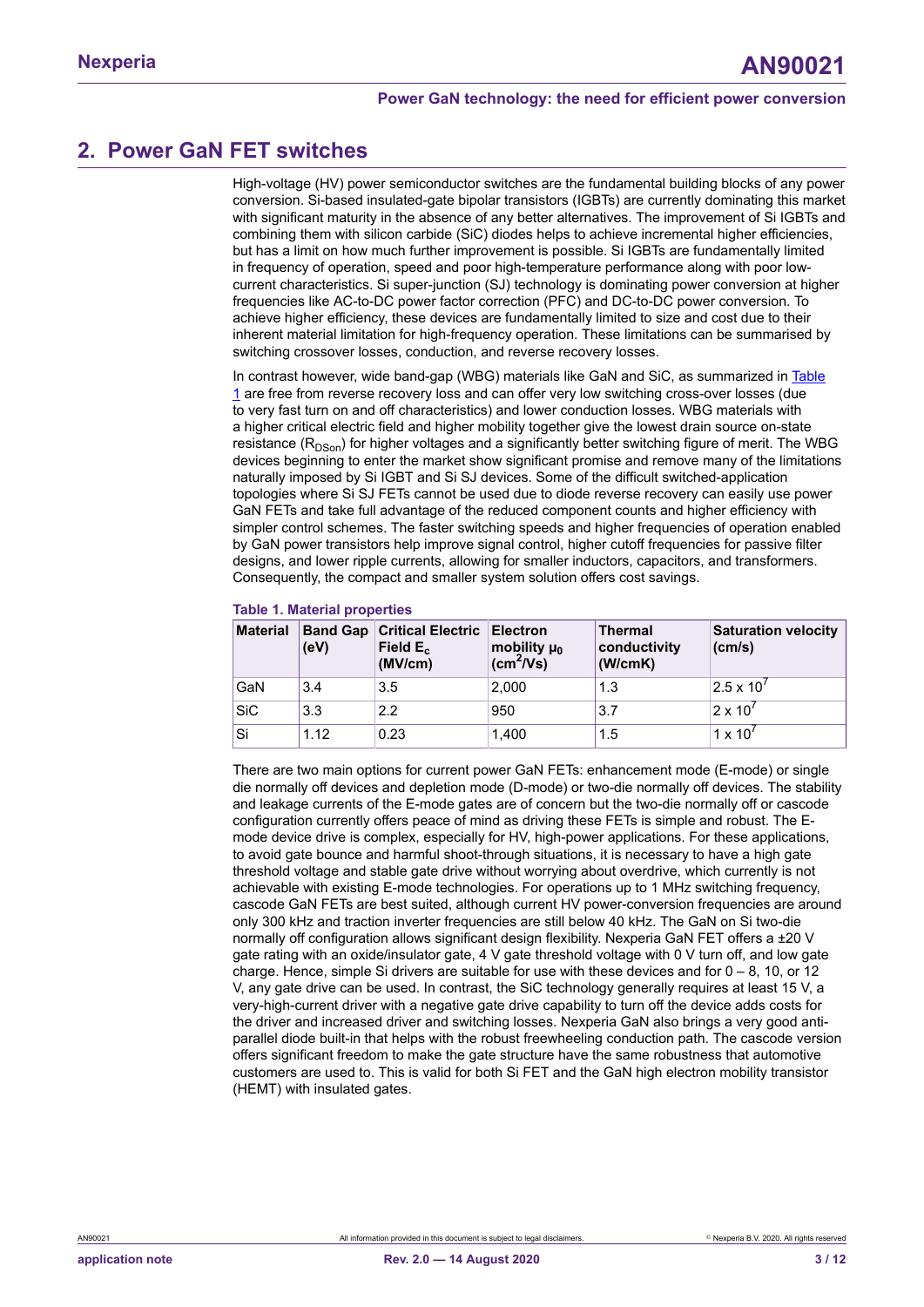[Fig. 1](#page-3-0) shows the cross-section for the GaN HEMT, which works with the formation of the 2D electron gas (2DEG) due to the spontaneous and piezoelectric polarization combined at the interface of GaN and  $Al_xGa_{1-x}N$ . GaN Epi is formed on the Si substrate via the seed layer and a graded layer of GaN and AlGaN layers before the pure GaN layer grows. A thin layer of AlGaN then forms the 2DEG. Electron mobility in this layer is very high, hence the name.

<span id="page-3-1"></span><span id="page-3-0"></span>

[Fig. 2](#page-3-1) shows how combining a low-voltage (LV; 30 V) robust Si MOSFET with the cascode configuration can eliminate all of the major concerns regarding the poor gate structures of the Emode devices and make the entire usage very simple. An LV Si-based gate structure is a very mature technology and engineers are accustomed to using them.

The reverse recovery charge  $(Q<sub>rr</sub>)$  for the cascode power GaN is very low as shown in [Fig. 3](#page-3-2) and mostly capacitive and allows the full potential of the power GaN technology. Actual reverse recovery charge  $(Q_{rr})$  for the LV Si FET used here is only  $\sim$ 12 nC. The E-mode device channel mobility is much lower compared to the channel mobility in a D-mode GaN HEMT channel.

<span id="page-3-2"></span>

#### **Fig. 3. Qrr, reverse recovery charges for GaN FET vs Si MOSFET**

Driving a cascode device is also very simple. Cascode device operation is shown in [Fig. 4](#page-4-0) and [Fig. 5](#page-4-1) for different bias situations. Power GaN FETs can be used in a bi-directional form and also allow simpler bi-directional power conversion.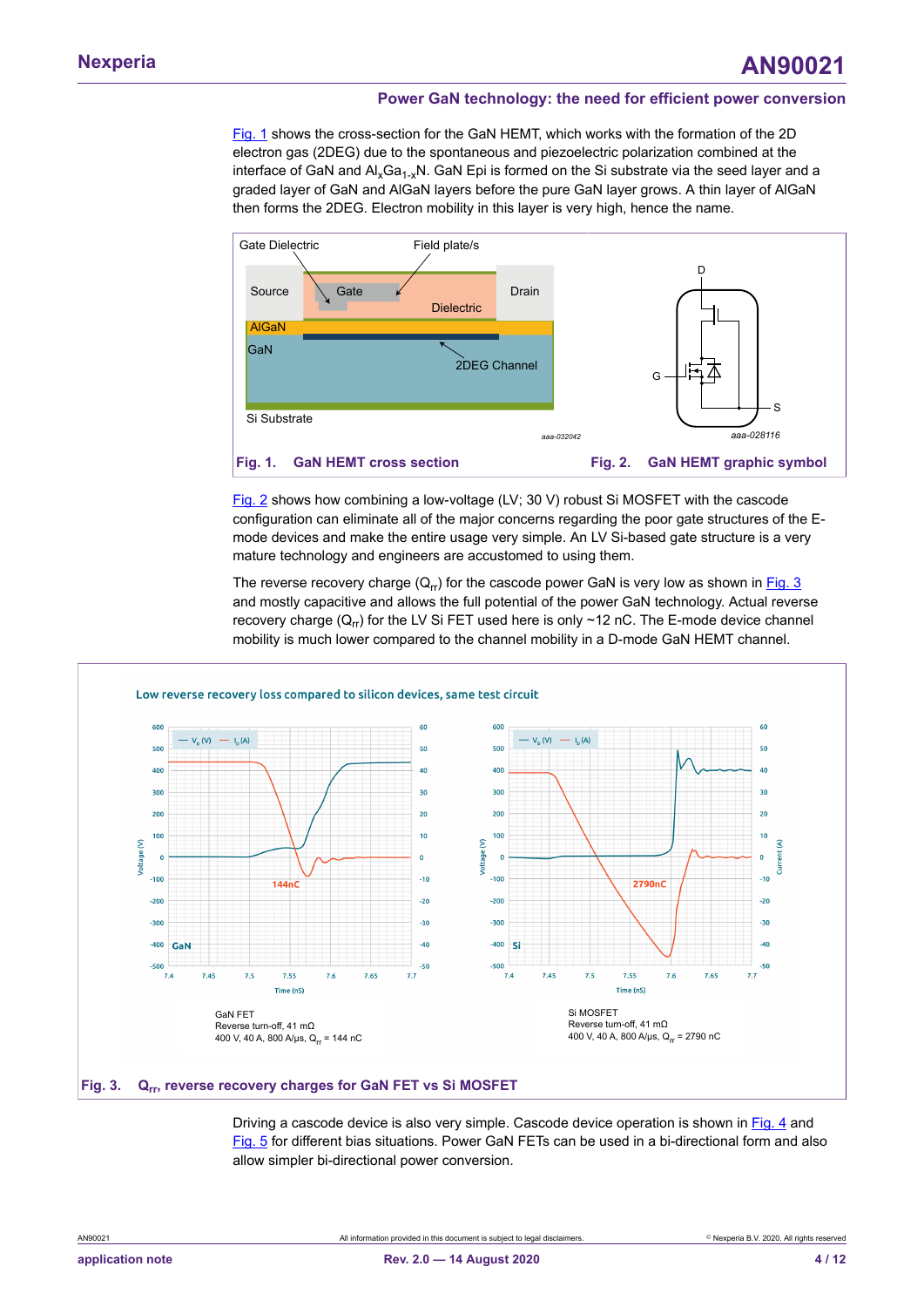<span id="page-4-1"></span><span id="page-4-0"></span>

Since power GaN transistors were introduced to the market, significant improvements in performance, reliability, cost, and availability have taken place. More capable GaN power transistors are becoming available to drive higher power to be compatible with the EV requirements while being well positioned for applications in data centres, telecom infrastructures and industrial.

### <span id="page-4-2"></span>**3. Scalability and growth**

Si wafers are widely available in different sizes. GaN on Si wafers allow us to use 150 mm, 200 mm metal organic chemical vapor deposition (MOCVD) reactors for epi growth and can be processed in mature silicon semiconductor fabs. There is a lot of Silicon fab capacity that can be utilised. Processing is similar to standard Si processing, which is not so complex. Tremendous growth potential is better addressed with power GaN technology on Si which is at the correct cost point.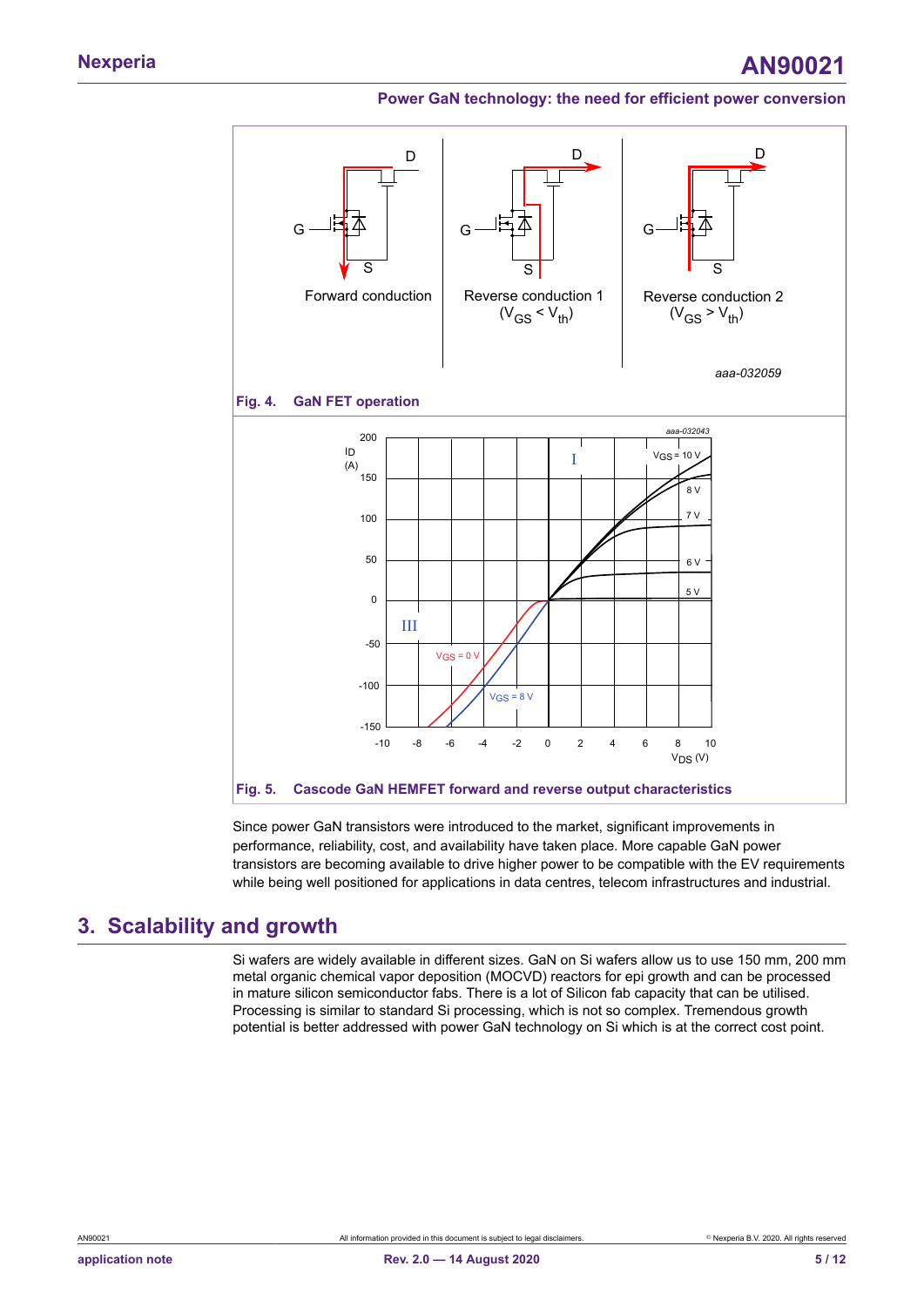### <span id="page-5-2"></span>**4. Applications and performance**

Whether it is AC-to-DC PFC stage, a DC-to-DC converter [Fig. 6](#page-5-0) or traction inverter [Fig. 7](#page-5-1) the basic building block for most topologies is a half-bridge ([Fig. 9](#page-6-0)). Hence when GaN FETs are compared against Si FETs in a simple boost converter, then the GaN FET shows its superior performance due to the differences in material properties [\(Fig. 8\)](#page-6-1). All of these applications can take advantage of these benefits and hence reduce losses. The advantages of power GAN FETs compared to Si IGBTs are clearly shown by light load performance, high temperature and high frequency operation where the Si IGBT losses are comparatively high.

<span id="page-5-0"></span>

<span id="page-5-1"></span>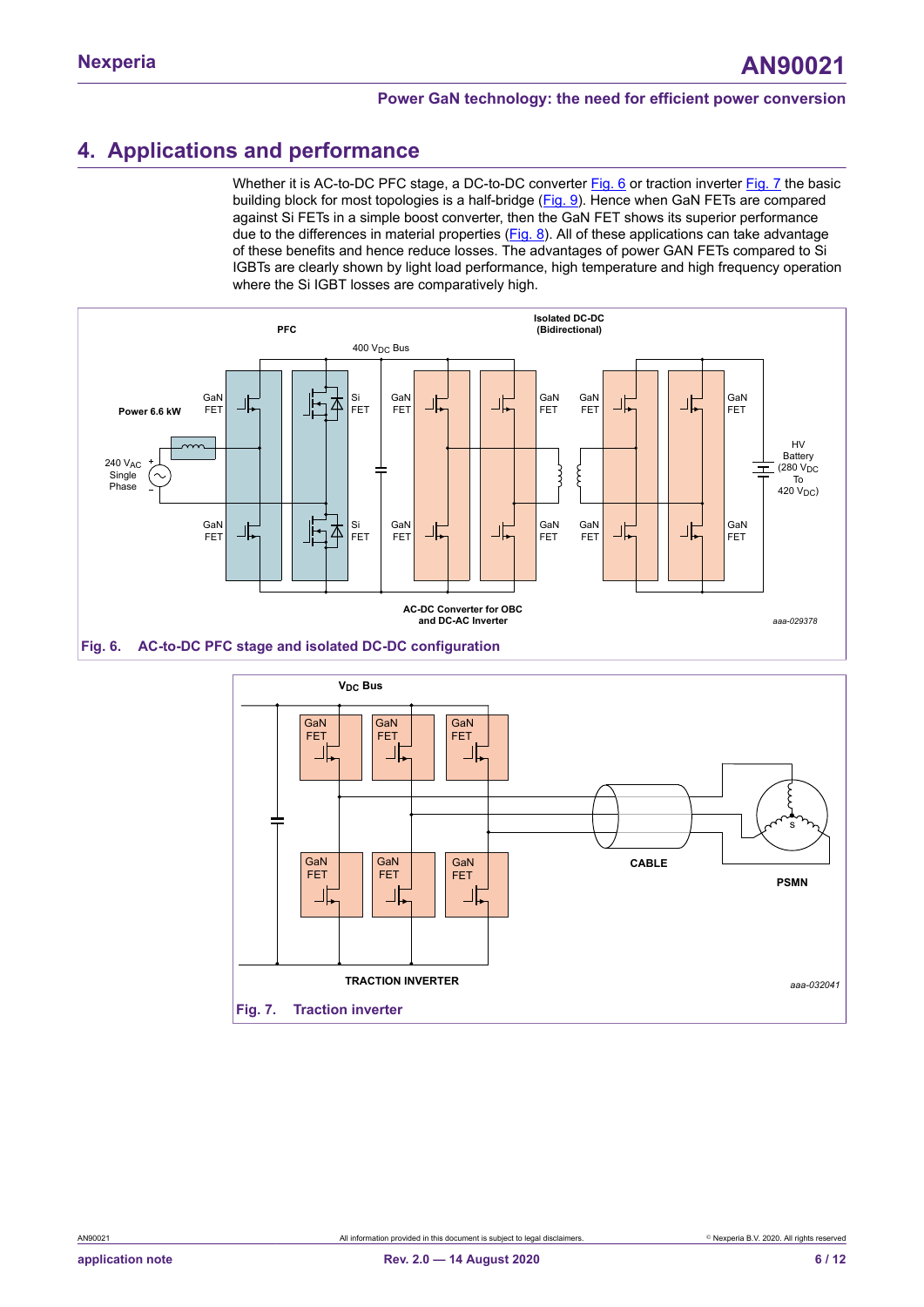<span id="page-6-1"></span><span id="page-6-0"></span>

GaN FET losses are significantly lower due to the absence of reverse recovery losses and switching crossover losses. It is possible to achieve near ideal turn on and off losses with dV/dt of approximately 200 V/ns.

GaN switches are extremely fast and routinely used in radio-frequency amplifiers at gigahertz frequencies, although at much lower voltages but show the capability as both use the GaN HEMT structure. Since the GaN devices are very fast and can be used in applications with high dV/dt and high dI/dt, care must be taken to optimize the PCB layouts. To minimize parasitic inductance layout optimization is absolutely fundamental to Power GaN usage.

To maximize the performance of surface-mount packages that have very low inductance, highcurrent capability, then high-performance modules are essential and are being developed.

Using GaN FETs in a traction inverter requires the GaN FETs to be slowed down substantially to ensure that the dV/dt does not damage the motor winding insulation.

Existing low price motor technology requires that the dV/dt is limited to around 10 V/ns, which provides significant potential to improve the motor design and construction to enable an increase in operating frequency up to >40 kHz leading to improved power density and efficiency.

### <span id="page-6-2"></span>**5. Quality and reliability:**

Power GaN FET technology currently showing good quality and reliability as multiple vendors demonstrated Joint Electron Device Engineering Council (JEDEC) and Automotive Electronics Council (AEC) Q101 quality standards. To demonstrate the reliability of power GaN technology, these are minimums and must be fulfilled. For GaN, only the existing quality standards are not enough as the material is new and operates differently. Dynamic  $R_{DSon}$  or current collapse phenomena is well known for power GaN FETs and this method for testing is introduced and devices are verified. Material quality, trapping and appropriate de-trapping that is responsible for the dynamic  $R_{DSon}$  can be measured and given high-level confidence for its usage as the values getting better and are now around 10%. We need to continuously look at the different failure modes and take the devices to failure and understand the physics of failure.

Beyond AEC-Q101 qualifications, for validating the GaN FETs' reliability in actual operating conditions, several identical half-bridge circuits (with continuous current conduction mode) were prepared using one high and one low side GAN063-650WSA. These were operated continuously for 1000 hours as synchronous-boost converters with the conditions:  $V_{in}$  = 200 V,  $V_{out}$  = 480 V, P<sub>out</sub> = 800 W, T<sub>j</sub> = 175 °C and frequency = 300 KHz. There is no indication of any degradation in the performance of any circuits for all samples for the whole duration of 1000 hours of test. Following the high temperature switching tests, all devices were tested for shifts in dynamic  $R_{DSon}$ , leakage current, and threshold voltage. All parameters were found to be stable, with any parametric shifts below the allowed levels.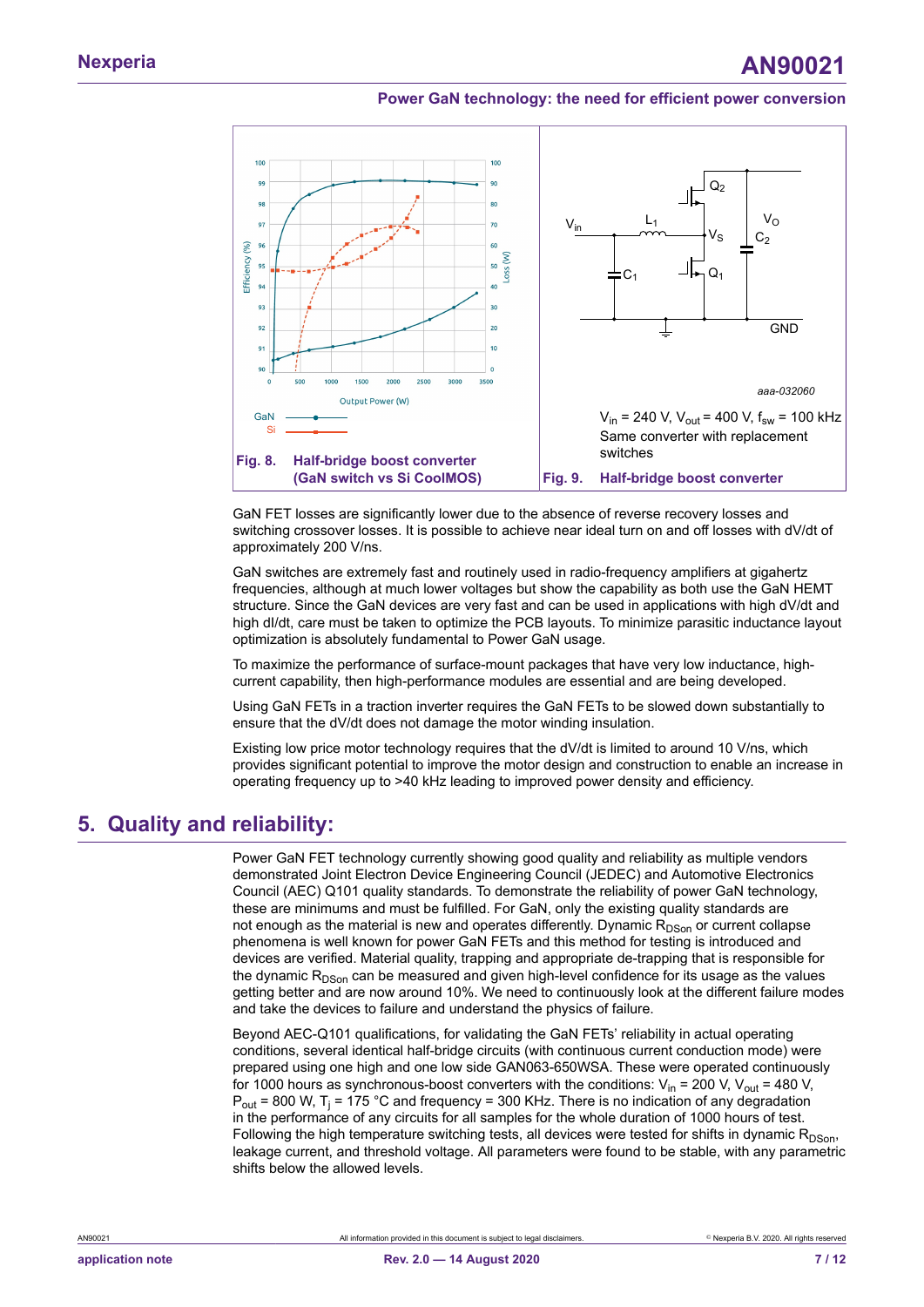The device specification has 800 V transient voltage capability guaranteed by test to eliminate any concerns for over voltage spikes Similarly many other over stresses like voltage and temperatures are used and different acceleration factors are defined for end of life and Failure in Time (FIT) rates estimated for the application situations. As the volume of products shipped increases, real field failure rates will be determined.

Power GaN technology is ready to take its place for efficient power conversion. We are beginning to see its adoption in the non-auto segments and soon it will be used in automotive applications which can take advantage of lower losses and higher power densities. Si technology is well established in the market but reaching its limit. Power GaN technology will be the norm in the future as fear of unknown is reduced going forward.

### <span id="page-7-1"></span>**6. References and further reading:**

[1] **AN90005** - Understanding Power GaN FET data sheet parameters

<span id="page-7-0"></span>[2] **AN90006** - Circuit design and PCB layout recommendations for GaN FET half-bridges

### <span id="page-7-2"></span>**7. Revision history**

| <b>Table 2. Revision history</b> |             |                                            |  |
|----------------------------------|-------------|--------------------------------------------|--|
| <b>Revision</b><br>number        | <b>Date</b> | <b>Description</b>                         |  |
| 2.0                              | 2020-08-14  | Fig. 3 corrected, minor editorial changes. |  |
| 1.0                              | 2020-07-28  | Initial version                            |  |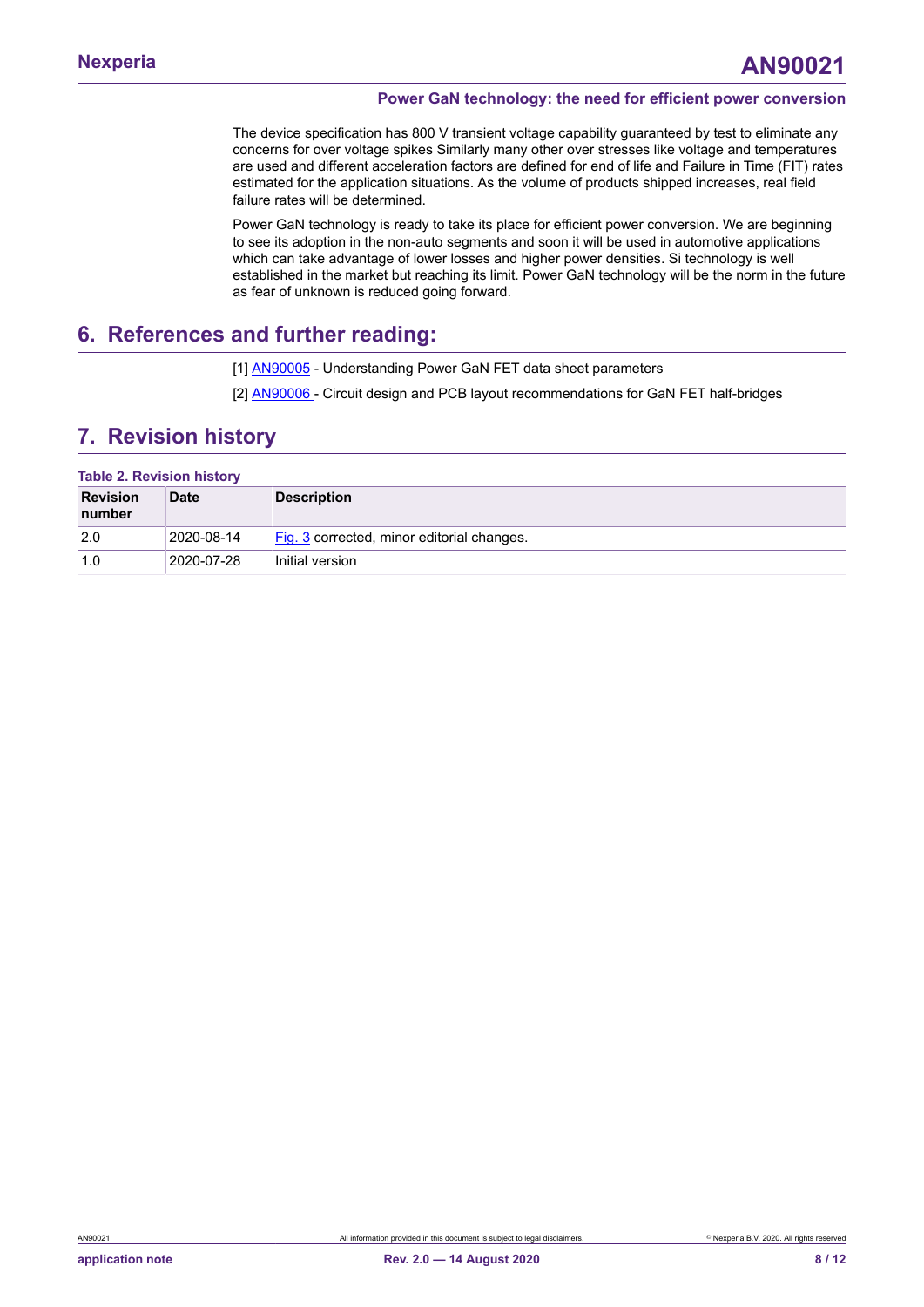### <span id="page-8-0"></span>**8. Legal information**

#### **Definitions**

**Draft** — The document is a draft version only. The content is still under internal review and subject to formal approval, which may result in modifications or additions. Nexperia does not give any representations or warranties as to the accuracy or completeness of information included herein and shall have no liability for the consequences of use of such information.

#### **Disclaimers**

**Limited warranty and liability** — Information in this document is believed to be accurate and reliable. However, Nexperia does not give any representations or warranties, expressed or implied, as to the accuracy or completeness of such information and shall have no liability for the consequences of use of such information. Nexperia takes no responsibility for the content in this document if provided by an information source outside of Nexperia.

In no event shall Nexperia be liable for any indirect, incidental, punitive, special or consequential damages (including - without limitation - lost profits, lost savings, business interruption, costs related to the removal or replacement of any products or rework charges) whether or not such damages are based on tort (including negligence), warranty, breach of contract or any other legal theory.

Notwithstanding any damages that customer might incur for any reason whatsoever, Nexperia's aggregate and cumulative liability towards customer for the products described herein shall be limited in accordance with the Terms and conditions of commercial sale of Nexperia.

**Right to make changes** — Nexperia reserves the right to make changes to information published in this document, including without limitation specifications and product descriptions, at any time and without notice. This document supersedes and replaces all information supplied prior to the publication hereof.

**Suitability for use** — Nexperia products are not designed, authorized or warranted to be suitable for use in life support, life-critical or safety-critical systems or equipment, nor in applications where failure or malfunction of an Nexperia product can reasonably be expected to result in personal injury, death or severe property or environmental damage. Nexperia and its suppliers accept no liability for inclusion and/or use of Nexperia products in such equipment or applications and therefore such inclusion and/or use is at the customer's own risk.

**Applications** — Applications that are described herein for any of these products are for illustrative purposes only. Nexperia makes no representation or warranty that such applications will be suitable for the specified use without further testing or modification.

Customers are responsible for the design and operation of their applications and products using Nexperia products, and Nexperia accepts no liability for any assistance with applications or customer product design. It is customer's sole responsibility to determine whether the Nexperia product is suitable and fit for the customer's applications and products planned, as well as for the planned application and use of customer's third party customer(s). Customers should provide appropriate design and operating safeguards to minimize the risks associated with their applications and products.

Nexperia does not accept any liability related to any default, damage, costs or problem which is based on any weakness or default in the customer's applications or products, or the application or use by customer's third party customer(s). Customer is responsible for doing all necessary testing for the customer's applications and products using Nexperia products in order to avoid a default of the applications and the products or of the application or use by customer's third party customer(s). Nexperia does not accept any liability in this respect.

**Export control** — This document as well as the item(s) described herein may be subject to export control regulations. Export might require a prior authorization from competent authorities.

**Translations** — A non-English (translated) version of a document is for reference only. The English version shall prevail in case of any discrepancy between the translated and English versions.

#### **Trademarks**

Notice: All referenced brands, product names, service names and trademarks are the property of their respective owners.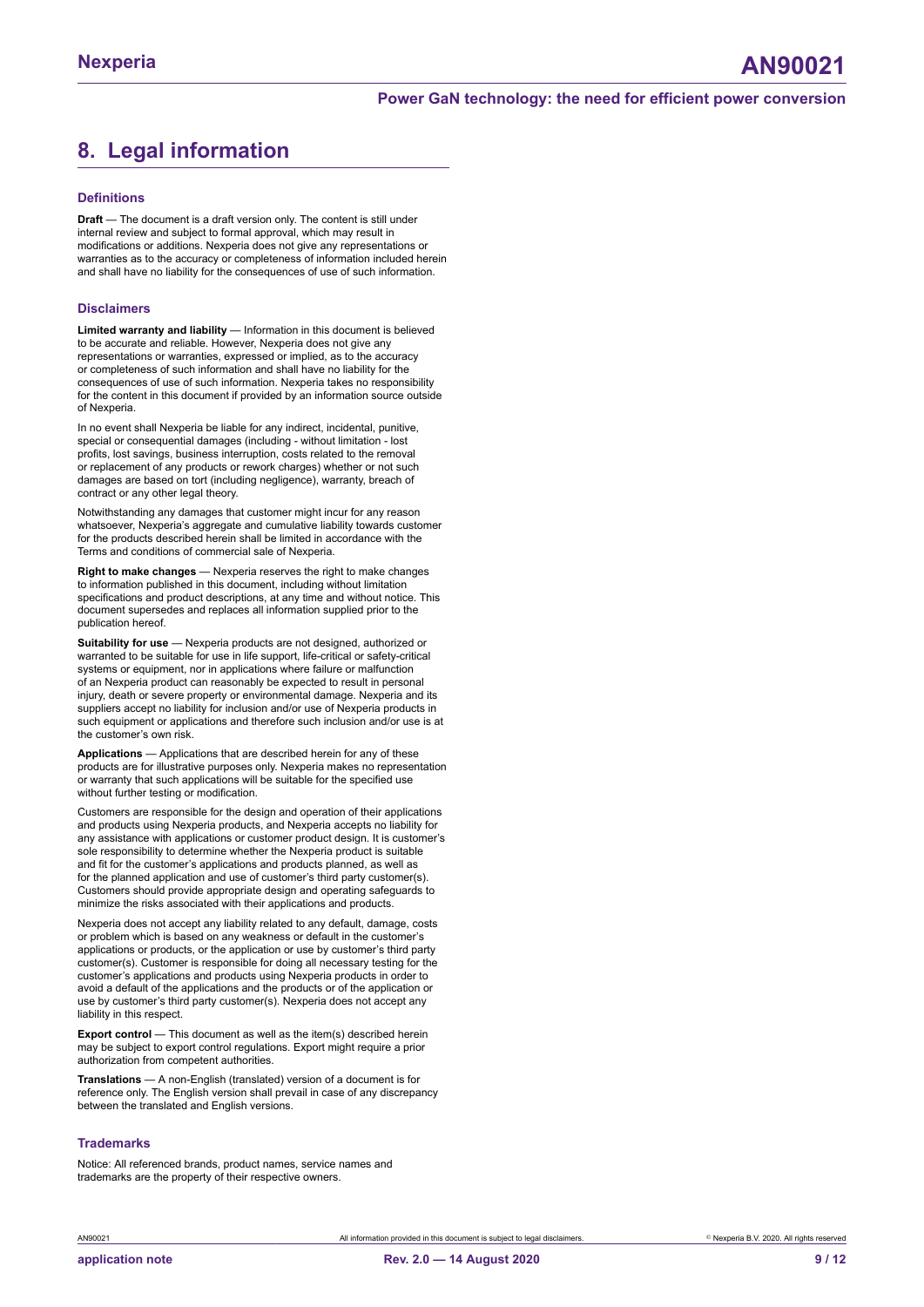### **List of Tables**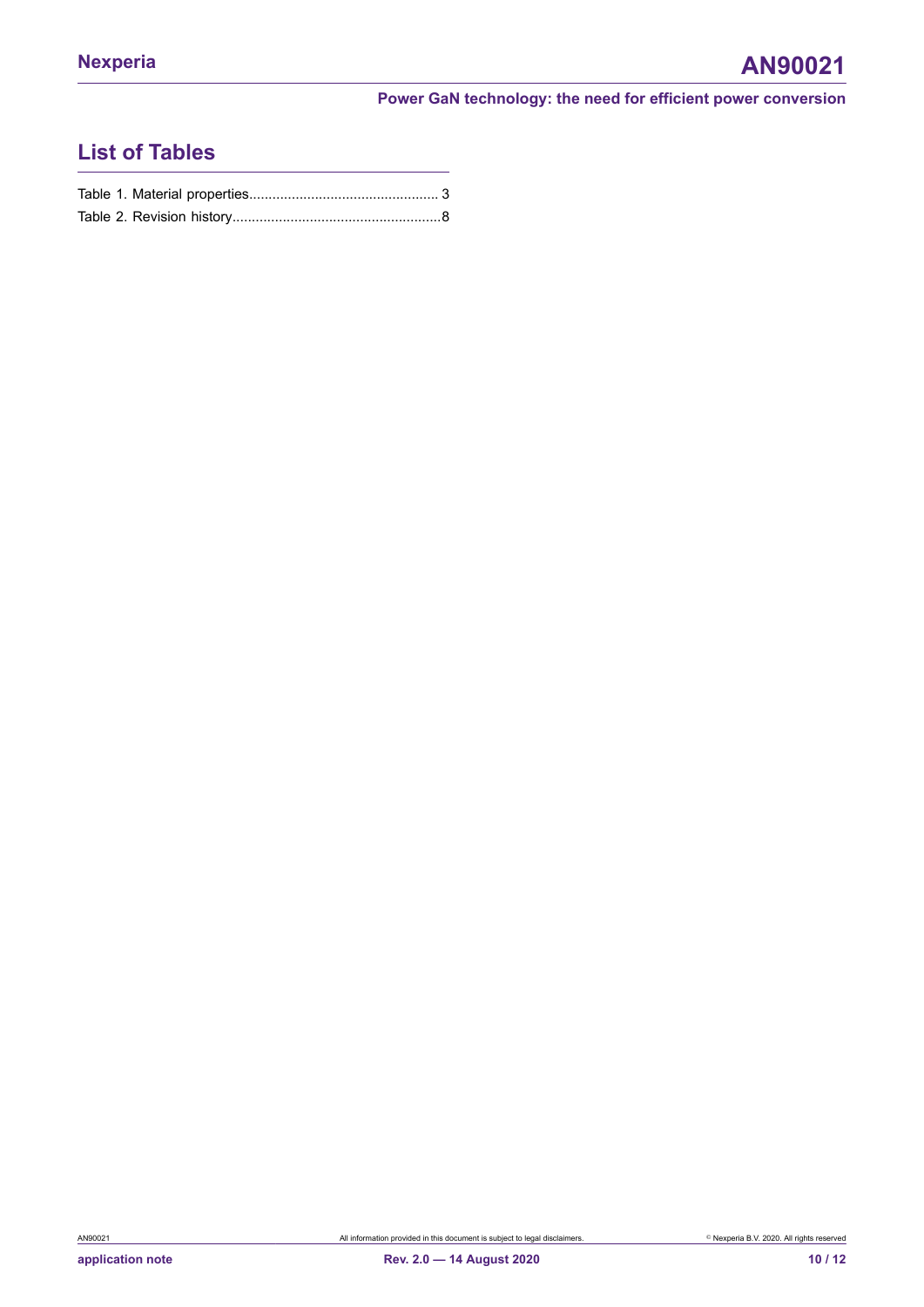## **List of Figures**

| Fig. 3. Qrr, reverse recovery charges for GaN FET vs |  |
|------------------------------------------------------|--|
|                                                      |  |
| Fig. 5. Cascode GaN HEMFET forward and reverse       |  |
| Fig. 6. AC-to-DC PFC stage and isolated DC-DC        |  |
|                                                      |  |
| Fig. 8. Half-bridge boost converter                  |  |
|                                                      |  |